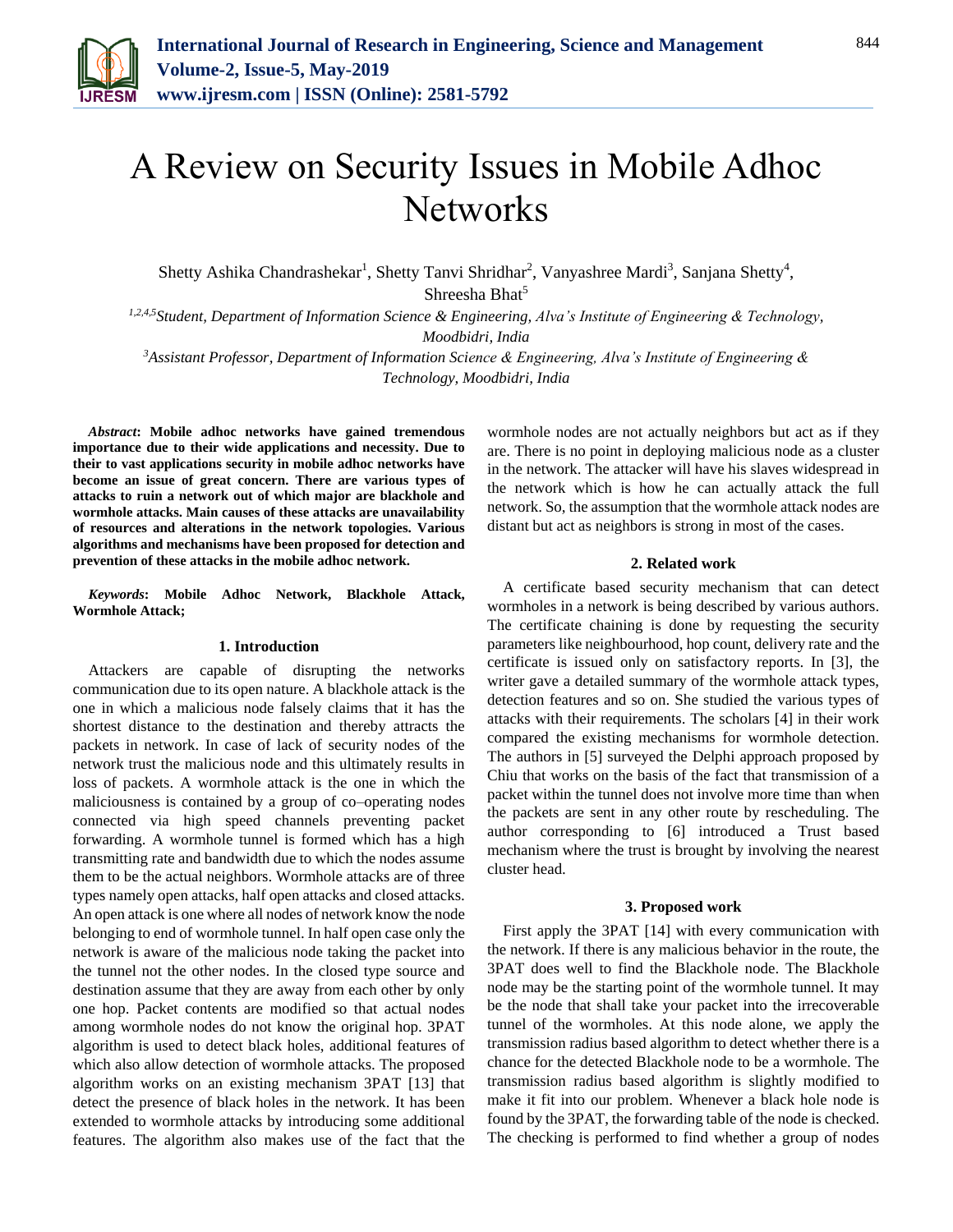

were alone responsible for receiving the packets that were sent by the suspect node. If the cardinality of the group is very less, there are increased chances of finding the wormhole tunnel in association with our suspect. Those nodes which frequently receive packets from the suspect are subjected to the transmission radius based algorithm. The wormhole tunnel shall be detected by the transmission radius based algorithm, if any.



Fig. 1. A sample wormhole tunnel in a network.

The network in Fig. 1 shows eight nodes A, B, C, D, E, F, N, and O forming a WSN. There is a high bandwidth channel between A and B but it is not known to other nodes that it is a wormhole tunnel. A and B are not neighbors to each other but this channel gives the deception to the other nodes that they are neighbors to each other in the selected route is itself unlikely due to the precautionary measures taken in the algorithm. During the process of sending back every node in the path gets a unique until which the node is supposed to wait for the packet. The value is calculated based on the hop number and When a node does not receive a packet within the time factor limit, it generates the error message making us check for malicious behavior. All nodes after that reporting node start reporting the error in definitive time intervals. The part of the route that is behind the node that generated the first error is to be checked. The chance of a false misbehavior report is also nullified by looking at the routing table before taking any action. Thus, the 3PAT algorithm efficiently finds out black hole nodes, if present in the network.

#### Algorithm 3PAT:

- *1. Source sends RREQ to neighboring nodes.*
- *2. Loop for each neighboring node (DEST not reached)*
- *3. Increment the hop count*
- *4. Transmit the RREQ with min. hop count.*
- *5. End Loop.*
- *6. If (DEST reached)*
- *7. Select the RREQ with min. hop after authentication.*
- *8. Make other RREQs Null or Invalid.*
- *9. Calculate the time factor for D B. SYSTEM DESIGN.*
- *10. Send the RREP along the route by calculating time factors for each node.*
- *11. Else.*
- *12. Repeat the process from Step-1*
- *13. End If.*
- *14. Send any data via the selected route.*
- *15. If (any node doesn't receive packet in time)*
- *16. Generate error report from the node.*
- *17. Authenticate the report.*
- *18. Return the node*
- *19. Else*
- *20. Return NULL*
- *21. End if*

The proposed solution is compared with a) using 3PAT only for wormhole detection and b) using transmission radius based algorithm for wormhole detection.

A. Using 3PAT only: 3PAT algorithm finds the presence of a Blackhole node with the time depending upon the position of the node in the path. Nearer the Blackhole node with respect to the source, lesser will be the time for the generation of the error report. Thus, for one complete loop of and messages it would require a time equivalent to the round trip time (RTT).



Fig. 2. Graph of no. of tunnels vs. Time taken for detection

The graph shown in Fig. 2 [15] describes the comparison of the proposed solution with the other approaches with varying number of wormhole tunnels. It is very clear that the detection of tunnel always takes lesser time for 3PATw than for 3PAT or TRB. Another point to note is that as the number of worm hole tunnels increase, the time taken also increases. This is due to the time taken for such transmissions to occur which will describe these nodes. If a single transmission can uncover all malicious nodes in the network, then only one transmission is needed to detect the tunnel.



No. of wormhole tunnels Fig. 3. Graph showing packet drop rate of all methods